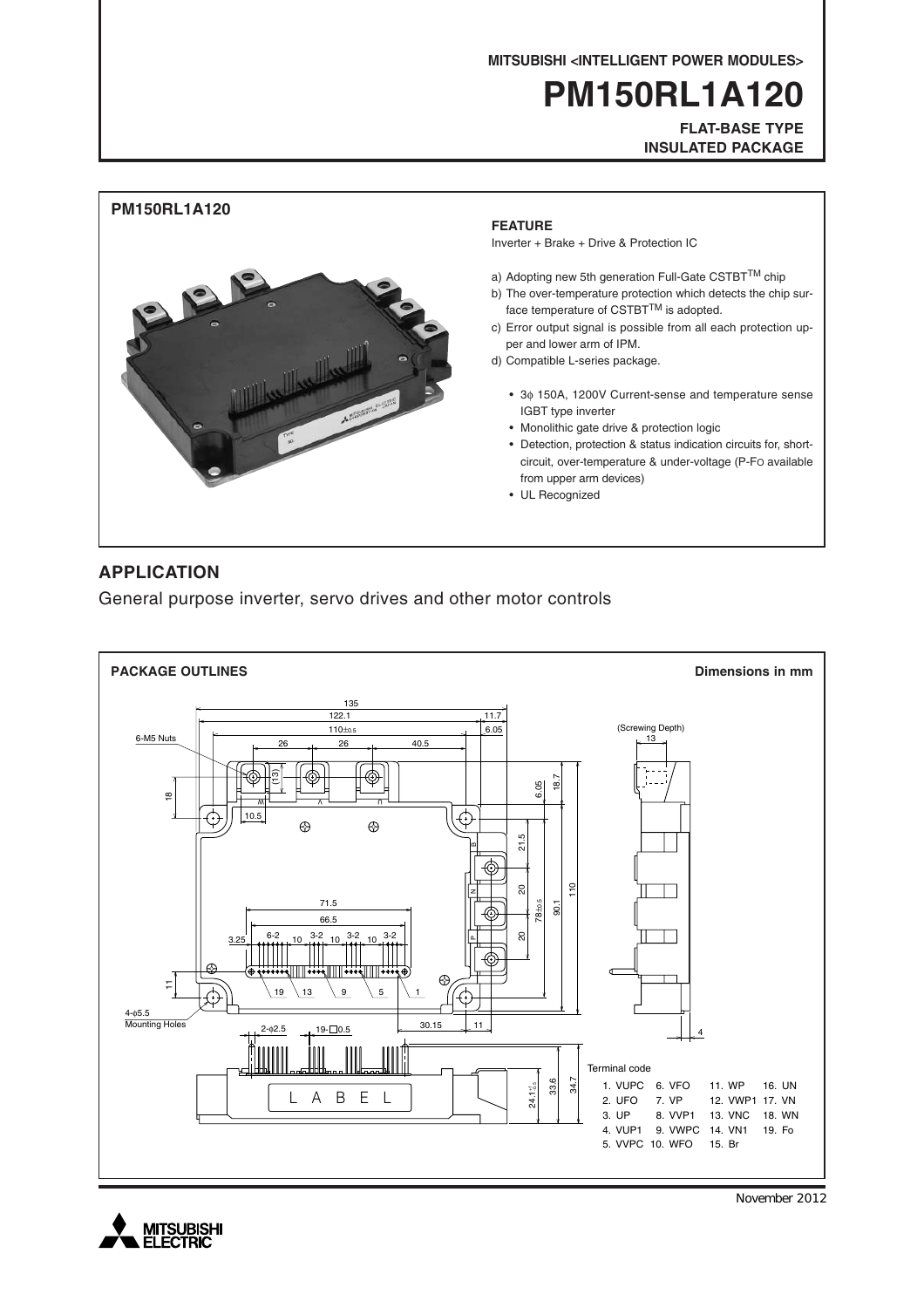#### **FLAT-BASE TYPE INSULATED PACKAGE**



#### **MAXIMUM RATINGS** ( $T_i = 25^\circ C$ , unless otherwise noted) **INVERTER PART**

| Svmbol      | Parameter                    | Condition                 |            | Ratings         | Unit        |
|-------------|------------------------------|---------------------------|------------|-----------------|-------------|
| <b>VCES</b> | Collector-Emitter Voltage    | $VD = 15V$ . $VCIN = 15V$ |            | 1200            |             |
| ±lc         | <b>Collector Current</b>     | $TC = 25^{\circ}C$        | $(Note-1)$ | 150             | A           |
| ±ICP        | Collector Current (Peak)     | $TC = 25^{\circ}C$        |            | 300             | A           |
| <b>Pc</b>   | <b>Collector Dissipation</b> | $TC = 25^{\circ}C$        | $(Note-1)$ | 833             | W           |
|             | Junction Temperature         |                           |            | $-20 \sim +150$ | $^{\circ}C$ |

\*: TC measurement point is just under the chip.

#### **BRAKE PART**

| Symbol      | Parameter                     | Condition                        | Ratings         | Unit        |
|-------------|-------------------------------|----------------------------------|-----------------|-------------|
| <b>VCES</b> | Collector-Emitter Voltage     | $VD = 15V$ , $VCIN = 15V$        | 1200            |             |
| IC          | <b>Collector Current</b>      | $TC = 25^{\circ}C$<br>$(Note-1)$ | 75              | A           |
| <b>ICP</b>  | Collector Current (Peak)      | $TC = 25^{\circ}C$               | 150             | A           |
| Pc          | <b>Collector Dissipation</b>  | $TC = 25^{\circ}C$<br>$(Note-1)$ | 595             | W           |
| IF          | <b>FWDi Forward Current</b>   | $TC = 25^{\circ}C$               | 75              | A           |
| VR(DC)      | FWDi Rated DC Reverse Voltage | $TC = 25^{\circ}C$               | 1200            |             |
|             | Junction Temperature          |                                  | $-20 \sim +150$ | $^{\circ}C$ |

#### **CONTROL PART**

| Symbol      | Parameter                          | Condition                                                           | Ratings | Unit         |
|-------------|------------------------------------|---------------------------------------------------------------------|---------|--------------|
| <b>VD</b>   | Supply Voltage                     | Applied between: VUP1-VUPC, VVP1-VVPC<br>VWP1-VWPC, VN1-VNC         | 20      | v            |
| <b>VCIN</b> | Input Voltage                      | Applied between: UP-VUPC, VP-VVPC, WP-VWPC<br>UN . VN . WN . Br-VNC | 20      | $\mathsf{V}$ |
| <b>VFO</b>  | <b>Fault Output Supply Voltage</b> | Applied between: UFO-VUPC, VFO-VVPC, WFO-VWPC<br>FO-VNC             | 20      |              |
| <b>IFO</b>  | <b>Fault Output Current</b>        | Sink current at UFO, VFO, WFO, FO terminals                         | 20      | mA           |

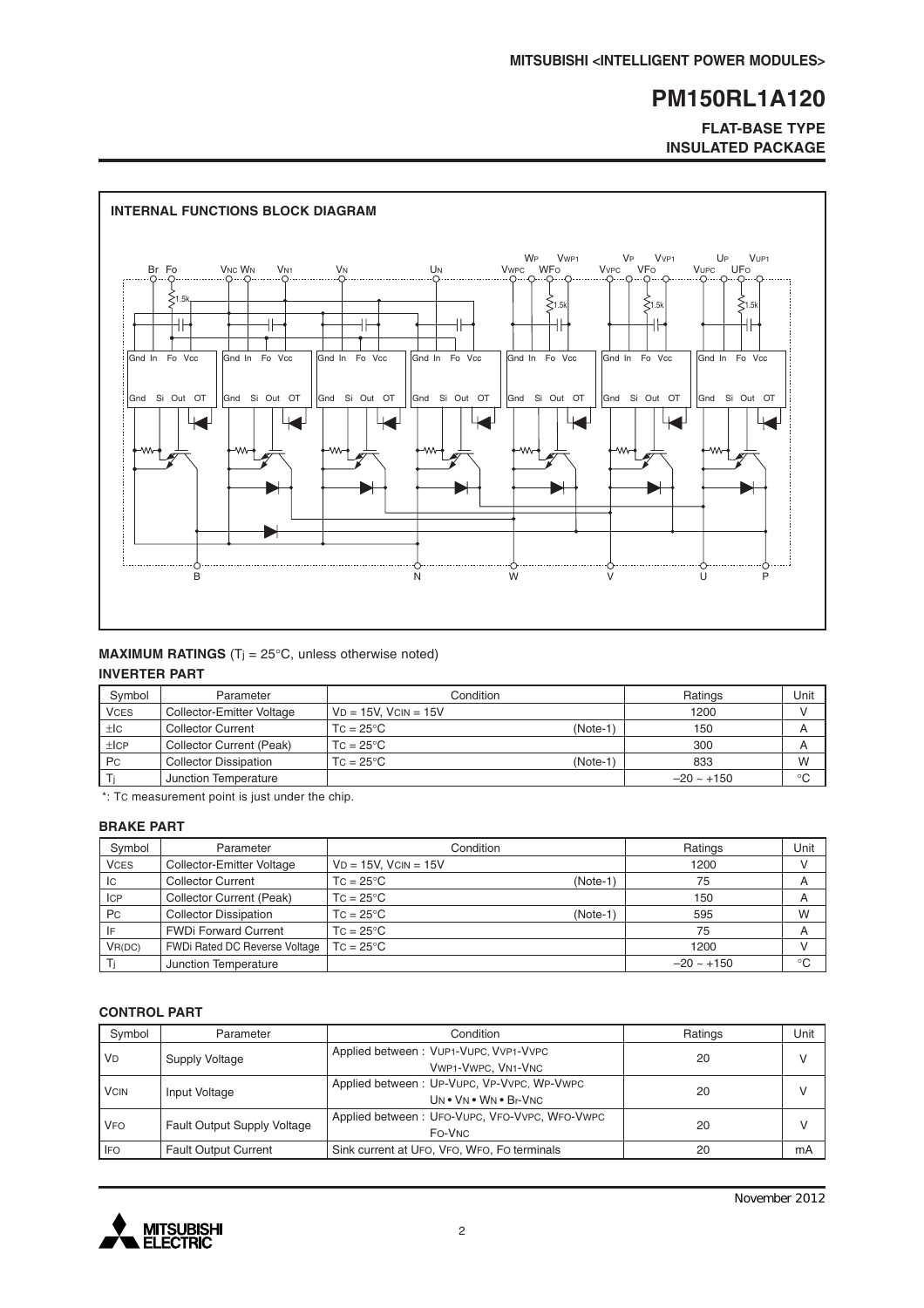**FLAT-BASE TYPE INSULATED PACKAGE**

#### **TOTAL SYSTEM**

| Symbol                 | Parameter                         | Conditions                                                            | Ratings         | Unit   |
|------------------------|-----------------------------------|-----------------------------------------------------------------------|-----------------|--------|
| $V_{CC(PROT)}$         | Supply Voltage Protected by<br>SC | $V_D = 13.5V \sim 16.5V$<br>Inverter Part, $T_i = +125^\circ C$ Start | 800             |        |
| $V_{\text{CC(surge)}}$ | Supply Voltage (Surge)            | Applied between: P-N, Surge value                                     | 1000            |        |
| I stg                  | Storage Temperature               |                                                                       | $-40 \sim +125$ | $\sim$ |
| $V_{\rm iso}$          | <b>Isolation Voltage</b>          | 60Hz, Sinusoidal, Charged part to Base plate,<br>AC 1min, RMS         | 2500            |        |

 $*$ : T<sub>c</sub> measurement point is just under the chip.

#### **THERMAL RESISTANCE**

| Symbol         | Parameter                         | Conditions                                                        |      | Limits |       |               |
|----------------|-----------------------------------|-------------------------------------------------------------------|------|--------|-------|---------------|
|                |                                   |                                                                   | Min. | Typ.   | Max.  | Unit          |
| $R_{th(j-c)Q}$ | <b>Thermal Resistance</b>         | (Note.1)<br>Inverter, IGBT (per 1 element)                        |      |        | 0.15  |               |
| $R_{th(j-c)F}$ |                                   | (Note.1)<br>Inverter, FWDi (per 1 element)                        |      |        | 0.23  |               |
| $R_{th(j-c)Q}$ |                                   | (Note.1)<br>Brake, IGBT                                           |      |        | 0.21  | $\degree$ C/W |
| $R_{th(j-c)F}$ |                                   | (Note.1)<br>Brake, FwDi upper part                                |      |        | 0.36  |               |
| $R_{th(c-f)}$  | <b>Contact Thermal Resistance</b> | Case to fin, (per 1 module)<br>Thermal grease applied<br>(Note.1) |      |        | 0.023 |               |

Note.1: If you use this value,  $R_{th(f-a)}$  should be measured just under the chips.



### **ELECTRICAL CHARACTERISTICS** (Tj = 25°C, unless otherwise noted) **INVERTER PART**

| Symbol                     | Parameter                           | Conditions                                                  |                    | Limits         |                          |      | Unit |
|----------------------------|-------------------------------------|-------------------------------------------------------------|--------------------|----------------|--------------------------|------|------|
|                            |                                     |                                                             |                    | Min.           | Typ.                     | Max. |      |
|                            | <b>Collector-Emitter Saturation</b> | $V_p = 15V$ , $I_c = 150A$                                  | T≔25°C             |                | 1.65                     | 2.15 | ν    |
| $V_{CE(sat)}$              | Voltage                             | $V_{\text{CIN}} = 0V$ , Pulsed<br>(Fig. 1)                  | $T = 125^{\circ}C$ |                | 1.85                     | 2.35 |      |
| $V_{EC}$                   | <b>FwDi Forward Voltage</b>         | $-IC=150A$ , V <sub>D</sub> =15V, V <sub>CIN</sub> = 15V    | (Fig. 2)           |                | 2.3                      | 3.3  | v    |
| $\mathsf{t}_{\mathsf{on}}$ |                                     |                                                             |                    | 0.3            | 0.8                      | 2.0  |      |
| $t_{rr}$                   |                                     | $V_D = 15V$ , $V_{CIN} = 0V \leftrightarrow 15V$            |                    | $\overline{a}$ | 0.3                      | 0.8  |      |
| $t_{c(on)}$                | <b>Switching Time</b>               | $V_{CC}$ =600V, $I_C$ =150A<br>$T_i = 125^{\circ}C$         |                    |                | 0.4                      | 1.0  | μS   |
| $t_{\mathsf{off}}$         |                                     | Inductive Load                                              | (Fiq. 3, 4)        |                | 1.2                      | 2.8  |      |
| $t_{c(off)}$               |                                     |                                                             |                    |                | 0.4                      | 1.2  |      |
|                            | Collector-Emitter Cut-off           | $V_{CF} = V_{CES}$ , $V_D = 15V$ , $V_{CIN} = 15V$ (Fig. 5) | T.=25°C            |                | $\overline{\phantom{a}}$ |      | mA   |
| $I_{\text{CES}}$           | Current                             |                                                             | $T_i = 125$ °C     |                | $\overline{\phantom{0}}$ | 10   |      |

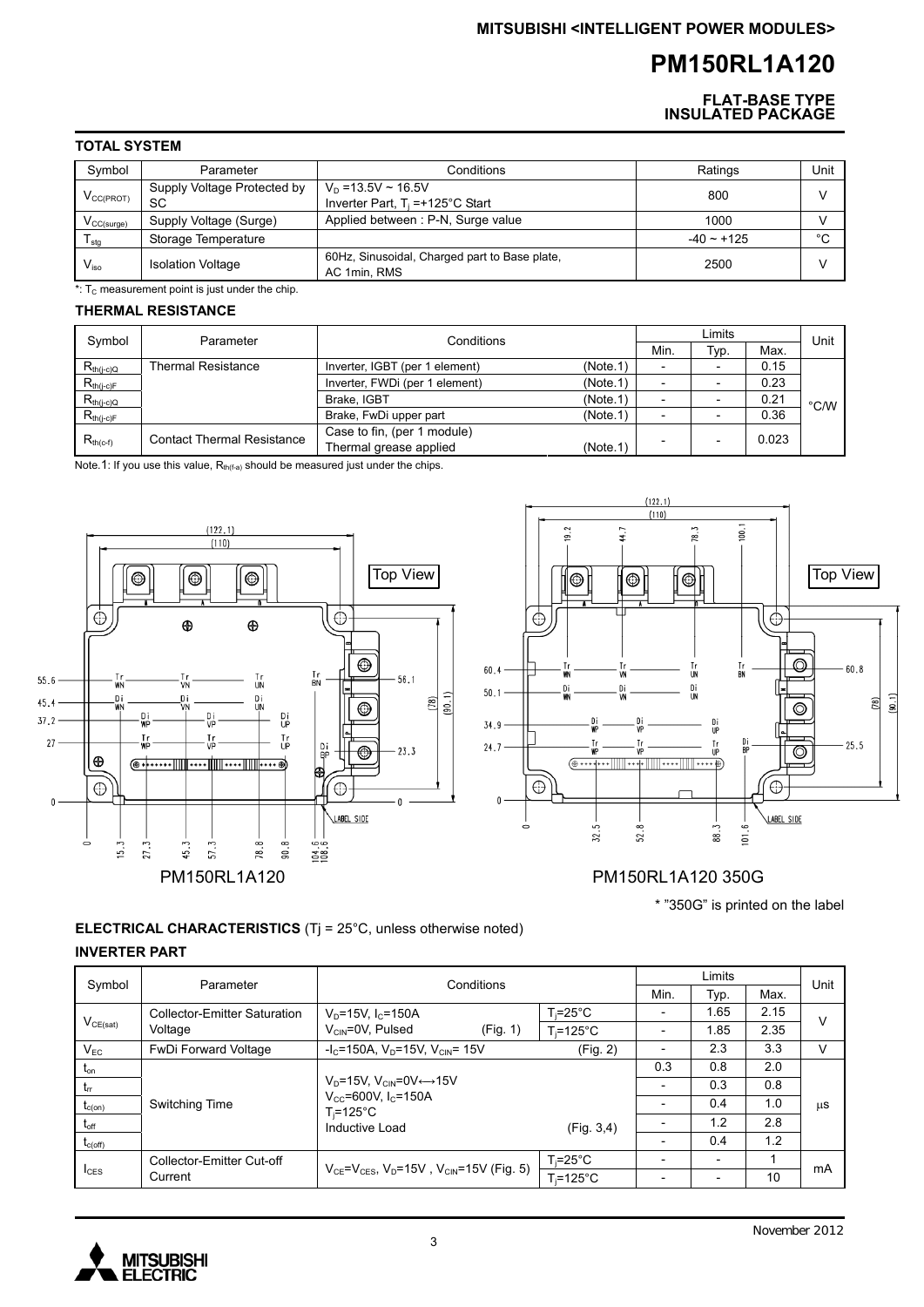#### **FLAT-BASE TYPE INSULATED PACKAGE**

#### **BRAKE PART**

|            |                                     | Condition                               |                     | Limits |      |      |      |
|------------|-------------------------------------|-----------------------------------------|---------------------|--------|------|------|------|
| Symbol     | Parameter                           |                                         |                     |        | Typ. | Max. | Unit |
|            | <b>Collector-Emitter Saturation</b> | $VD = 15V$ , $IC = 75A$                 | $Ti = 25^{\circ}C$  |        | .65  | 2.15 |      |
| VCE(sat)   | Voltage                             | $VCN = 0V$ . Pulsed<br>(Fig. 1          | $Ti = 125^{\circ}C$ |        | 0.85 | 2.35 |      |
| <b>VEC</b> | <b>FWDi Forward Voltage</b>         | $-IC = 75A$ , $VCIN = 15V$ , $VD = 15V$ | (Fig. 2)            |        | 2.3  | 3.3  | v    |
| I ICES     | Collector-Emitter Cutoff            | $VCE = VCES. VD = 15V$                  | $Ti = 25^{\circ}$ C |        |      |      |      |
|            | Current                             | (Fig. 5)                                | $=125^{\circ}$ C    |        |      | 10   | mA   |

#### **CONTROL PART**

|                       |                                    |                                                 | Limits            |      |      |      |             |
|-----------------------|------------------------------------|-------------------------------------------------|-------------------|------|------|------|-------------|
| Symbol                | Parameter                          | Condition                                       |                   | Min. | Typ. | Max. | Unit        |
| ID                    | <b>Circuit Current</b>             | $VD = 15V$ , $VCIN = 15V$                       | <b>VN1-VNC</b>    |      | 8    | 16   |             |
|                       |                                    |                                                 | $V^*P1-V^*PC$     |      | 2    | 4    | mA          |
| Vth(ON)               | Input ON Threshold Voltage         | Applied between: UP-VUPC, VP-VVPC, WP-VWPC      |                   | 1.2  | 1.5  | 1.8  | $\vee$      |
| V <sub>th</sub> (OFF) | Input OFF Threshold Voltage        | UN . VN . WN . Br-VNC                           |                   | 1.7  | 2.0  | 2.3  |             |
| <b>SC</b>             | <b>Short Circuit Trip Level</b>    | $-20 \le T$ i $\le 125$ °C, VD = 15V (Fig. 3,6) | Inverter part     | 300  |      |      | A           |
|                       |                                    |                                                 | Brake part        | 150  |      |      |             |
| toff(SC)              | <b>Short Circuit Current Delay</b> | $VD = 15V$                                      | (Fig. 3, 6)       |      | 0.2  |      | μs          |
|                       | Time                               |                                                 |                   |      |      |      |             |
| OT                    | Over Temperature Protection        | Detect Temperature of IGBT chip                 | <b>Trip level</b> | 135  |      |      | $^{\circ}C$ |
| OT(hys)               |                                    |                                                 | <b>Hysteresis</b> |      | 20   |      |             |
| UV                    | Supply Circuit Under-Voltage       | $-20 \leq Ti \leq 125^{\circ}C$                 | Trip level        | 11.5 | 12.0 | 12.5 | $\vee$      |
| <b>UVr</b>            | Protection                         |                                                 | Reset level       |      | 12.5 |      |             |
| IFO(H)                | <b>Fault Output Current</b>        | $VD = 15V$ . $VCIN = 15V$                       | $(Note-2)$        |      |      | 0.01 | mA          |
| IFO(L)                |                                    |                                                 |                   |      | 10   | 15   |             |
| tFO                   | Minimum Fault Output Pulse         | $VD = 15V$                                      | $(Note-2)$        | 1.0  | 1.8  |      | ms          |
|                       | Width                              |                                                 |                   |      |      |      |             |

(Note-2) Fault output is given only when the internal SC, OT & UV protections schemes of either upper or lower arm device operate to protect it.

#### **MECHANICAL RATINGS AND CHARACTERISTICS**

|        |                 | Condition          |           | Limits |      |      |             |
|--------|-----------------|--------------------|-----------|--------|------|------|-------------|
| Symbol | Parameter       |                    |           | Min.   | Typ. | Max. | Unit        |
|        | Mounting torque | Mounting part      | screw: M5 | 2.5    | 3.0  | 3.5  | N • m       |
|        |                 | Main terminal part | screw: M5 | 2.5    | 3.0  | 3.5  | $N \cdot m$ |
|        | Weight          |                    |           |        | 800  |      |             |

#### **RECOMMENDED CONDITIONS FOR USE**

| Symbol               | Parameter                          | Condition                                                                 | Recommended value | Unit   |
|----------------------|------------------------------------|---------------------------------------------------------------------------|-------------------|--------|
| <b>VCC</b>           | Supply Voltage                     | Applied across P-N terminals                                              | $\leq 800$        | $\vee$ |
| <b>V<sub>D</sub></b> | <b>Control Supply Voltage</b>      | Applied between: VUP1-VUPC, VVP1-VVPC<br>VWP1-VWPC, VN1-VNC<br>$(Note-3)$ | $15.0 \pm 1.5$    | $\vee$ |
| VCIN(ON)             | Input ON Voltage                   | Applied between: UP-VUPC, VP-VVPC, WP-VWPC                                | $\leq 0.8$        | $\vee$ |
| VCIN(OFF)            | Input OFF Voltage                  | UN . VN . WN . Br-VNC                                                     | $\geq 9.0$        |        |
| fPWM                 | <b>PWM Input Frequency</b>         | Using Application Circuit of Fig. 8                                       | $\leq 20$         | kHz    |
| tdead                | Arm Shoot-through Blocking<br>Time | For IPM's each input signals<br>(Fig. 7)                                  | > 2.5             | μs     |

(Note-3) With ripple satisfying the following conditions: dv/dt swing ≤ ±5V/µs, Variation ≤ 2V peak to peak



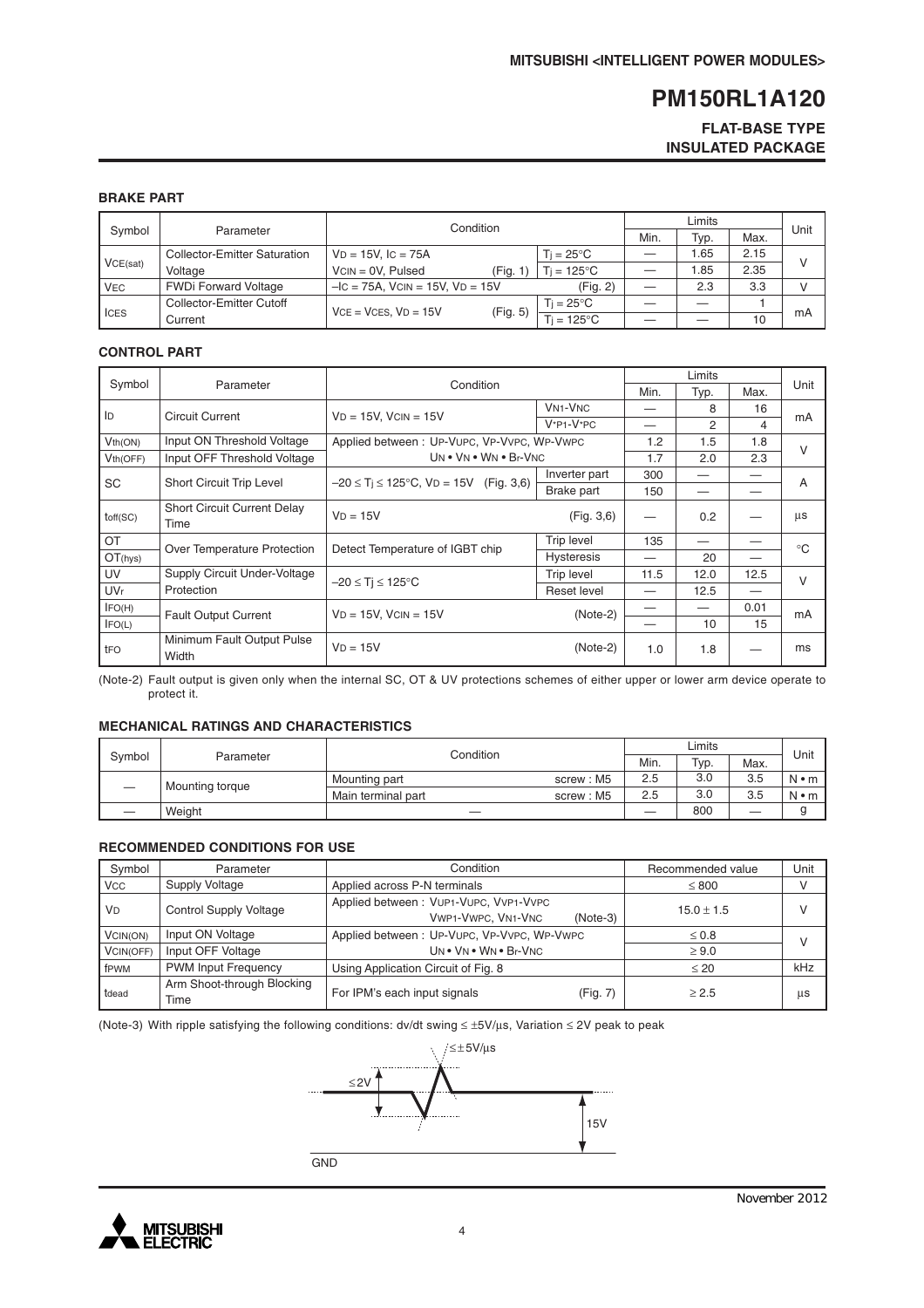#### **FLAT-BASE TYPE INSULATED PACKAGE**

#### **PRECAUTIONS FOR TESTING**

1. Before applying any control supply voltage (VD), the input terminals should be pulled up by resistors, etc. to their corresponding supply voltage and each input signal should be kept off state.

After this, the specified ON and OFF level setting for each input signal should be done.

2. When performing "SC" tests, the turn-off surge voltage spike at the corresponding protection operation should not be allowed to rise above VCES rating of the device.

(These test should not be done by using a curve tracer or its equivalent.)













Fig. 6 SC Test Waveform



1.5V: Input on threshold voltage Vth(on) typical value, 2V: Input off threshold voltage Vth(off) typical value

Fig. 7 Dead time measurement point example

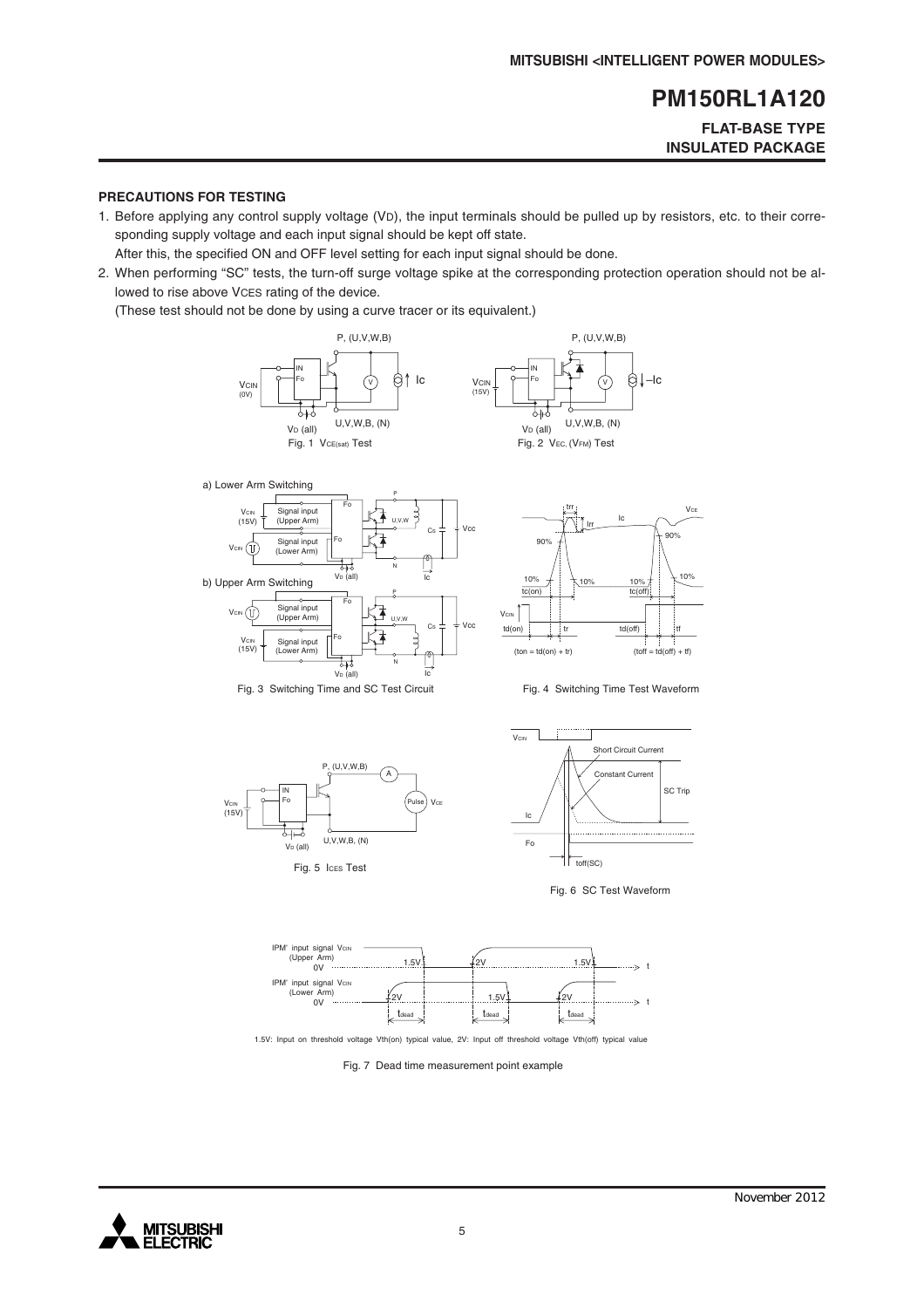**FLAT-BASE TYPE INSULATED PACKAGE**



Fig. 8 Application Example Circuit

#### **NOTES FOR STABLE AND SAFE OPERATION ;**

- •Design the PCB pattern to minimize wiring length between opto-coupler and IPM's input terminal, and also to minimize the stray capacity between the input and output wirings of opto-coupler.
- •Connect low impedance capacitor between the Vcc and GND terminal of each fast switching opto-coupler.
- •Fast switching opto-couplers: tPLH, tPHL <sup>≤</sup> 0.8µs, Use High CMR type.
- •Slow switching opto-coupler: CTR > 100%
- •Use 4 isolated control power supplies (VD). Also, care should be taken to minimize the instantaneous voltage charge of the power supply.
- •Make inductance of DC bus line as small as possible, and minimize surge voltage using snubber capacitor between P and N terminal.
- •Use line noise filter capacitor (ex. 4.7nF) between each input AC line and ground to reject common-mode noise from AC line and improve noise immunity of the system.

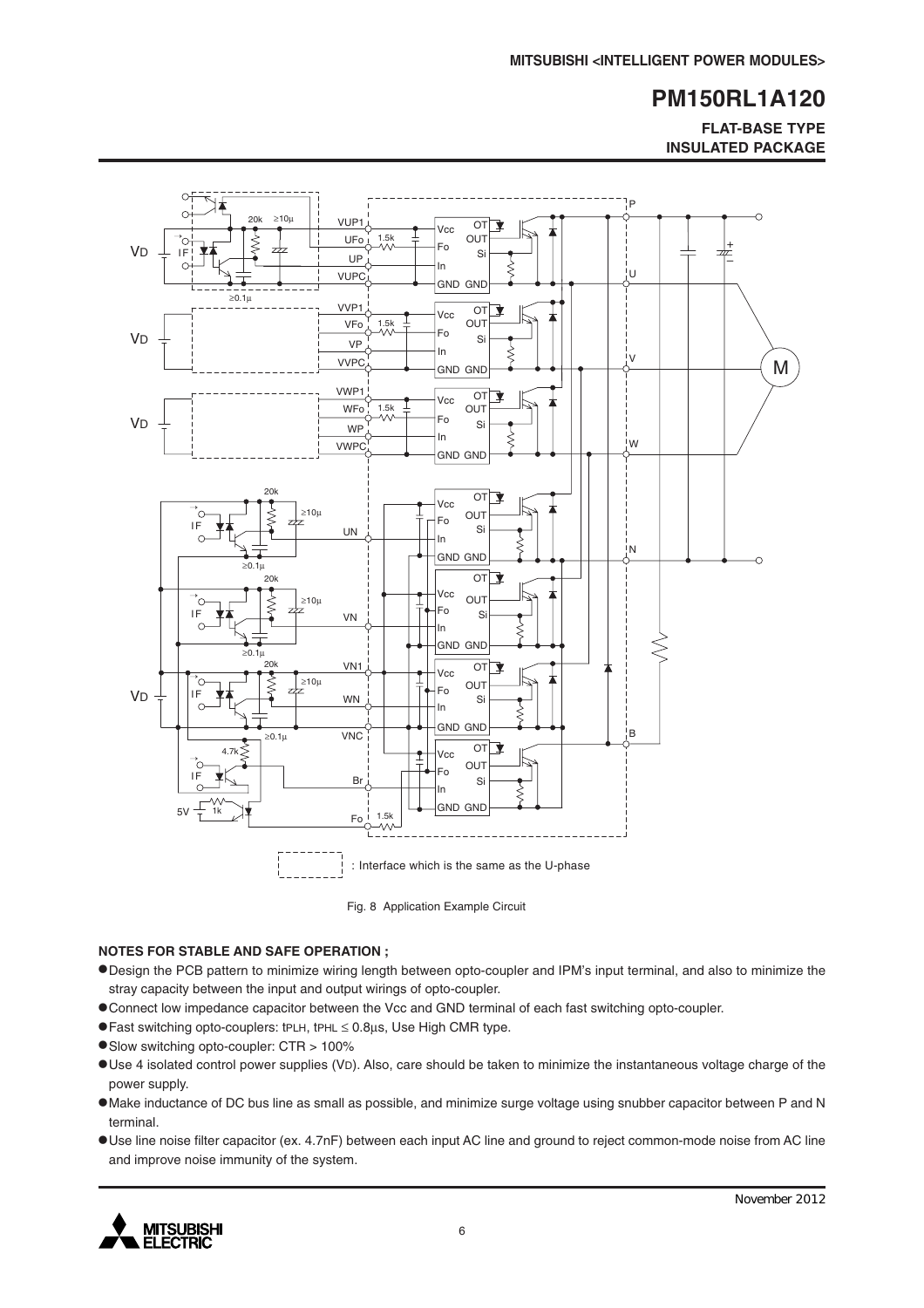#### **FLAT-BASE TYPE INSULATED PACKAGE**



November 2012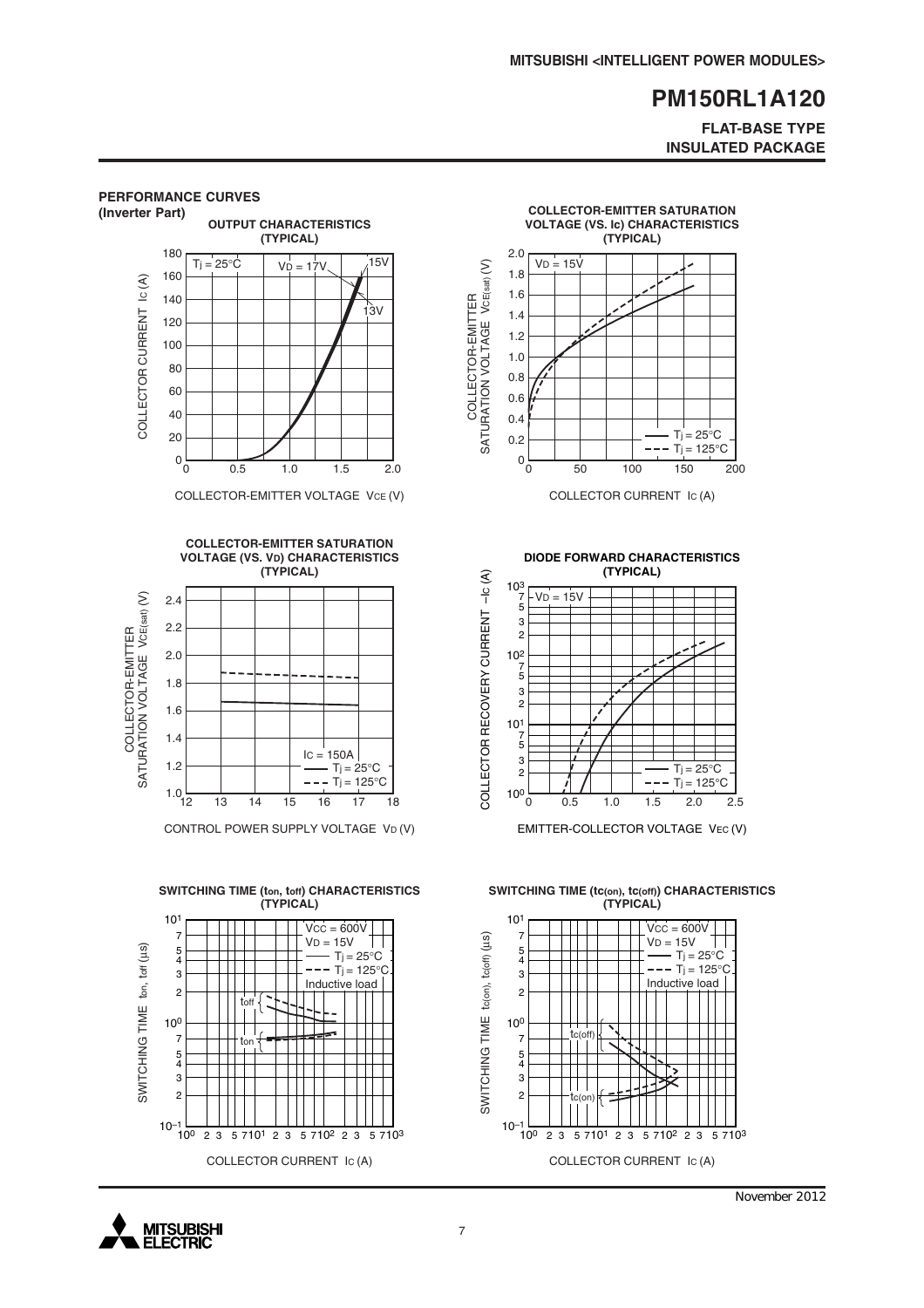**FLAT-BASE TYPE INSULATED PACKAGE**

20.0

trr

Irr

30.0

10.0

40.0

60.0

50.0

REVERSE RECOVERY CURRENT lrr (A)

REVERSE RECOVERY

80.0

90.0

70.0

100.0 $\widehat{\mathcal{R}}$ 

 $\sum_{i=1}^{n}$ 

CURRENT



**SWITCHING RECOVERY LOSS CHARACTERISTICS (TYPICAL)**



COLLECTOR REVERSE CURRENT –IC (A)





**ID VS. fc CHARACTERISTICS**

0 0 20 60 100 140 180 40 80 120 160 200

COLLECTOR REVERSE CURRENT –IC (A)

**DIODE REVERSE RECOVERY CHARACTERISTICS (TYPICAL)**

 $0\frac{L}{0}$ 0.1 0.2 0.3 0.4 0.5 0.6 0.7 0.8 0.9 1.0

REVERSE RECOVERY TIME trr (µs)

REVERSE RECOVERY TIME

 $tr(\mu s)$ 

 $VCC = 600V$  $V_D = 15V$  $-Tj = 25^{\circ}C$  $---$  T<sub>j</sub> = 125°C Inductive load



**SC TRIP LEVEL VS. Tj CHARACTERISTICS (TYPICAL)**